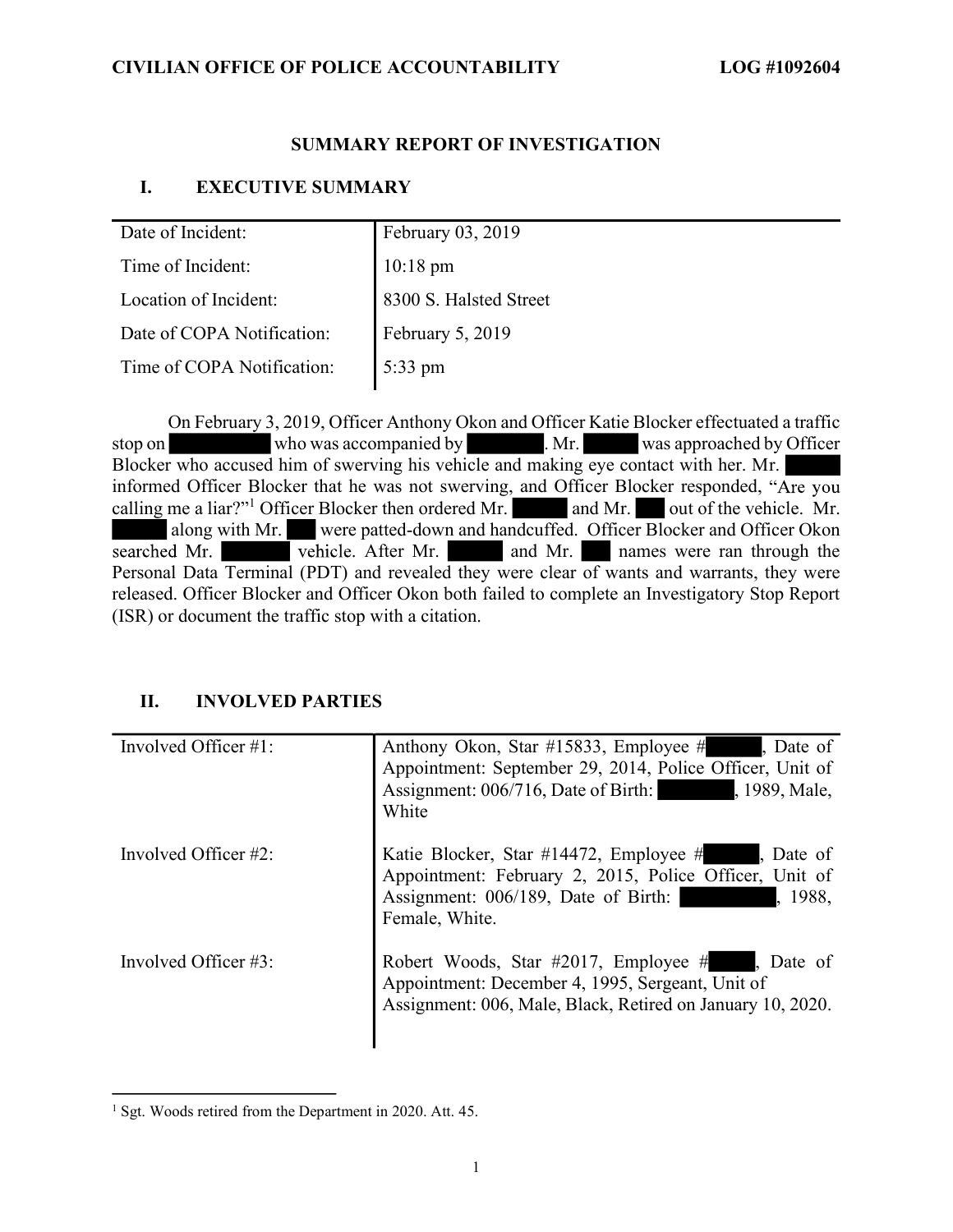| Involved Individual $#1$ : | Date of Birth:<br>, 1999, Male,<br>Black. |
|----------------------------|-------------------------------------------|
| Involved Individual #2:    | , Date of Birth:<br>, 1994, Male, Black   |
|                            |                                           |

# III. ALLEGATIONS

| <b>Officer</b>        | <b>Allegation</b>                                                                                                                                                | Finding/       |
|-----------------------|------------------------------------------------------------------------------------------------------------------------------------------------------------------|----------------|
|                       |                                                                                                                                                                  | Recommendation |
| Officer Anthony Okon  | 1. It is alleged that on or about February 3, 2019,<br>Officer Anthony Okon conducted a traffic stop<br>vehicle without justification.<br>on                     | Sustained      |
|                       | 2. It is alleged that on or about February 3, 2019,<br>Officer Anthony Okon handcuffed<br>and conducted a protective pat-down without<br>justification.          | Sustained      |
|                       | 3. It is alleged that on or about February 3, 2019,<br>Officer Anthony Okon conducted an improper<br>search of<br>vehicle without<br>justification.              | Sustained      |
|                       | 4. It is alleged that on or about February 3, 2019,<br>Officer Anthony Okon failed to document the<br>traffic stop of                                            | Sustained      |
|                       | 5. It is alleged that on or about February 3, 2019,<br>Officer Anthony Okon failed to complete<br>Investigatory Stop Reports and issue receipts for<br>the stop. | Sustained      |
| Officer Katie Blocker | 1. It is alleged that on or about February 3, 2019,<br>Officer Katie Blocker conducted a traffic stop on<br>vehicle without justification.                       | Sustained      |
|                       | 2. It is alleged that on or about February 3, 2019,<br>Officer Katie Blocker handcuffed<br>and conducted a protective pat-down without<br>justification.         | Sustained      |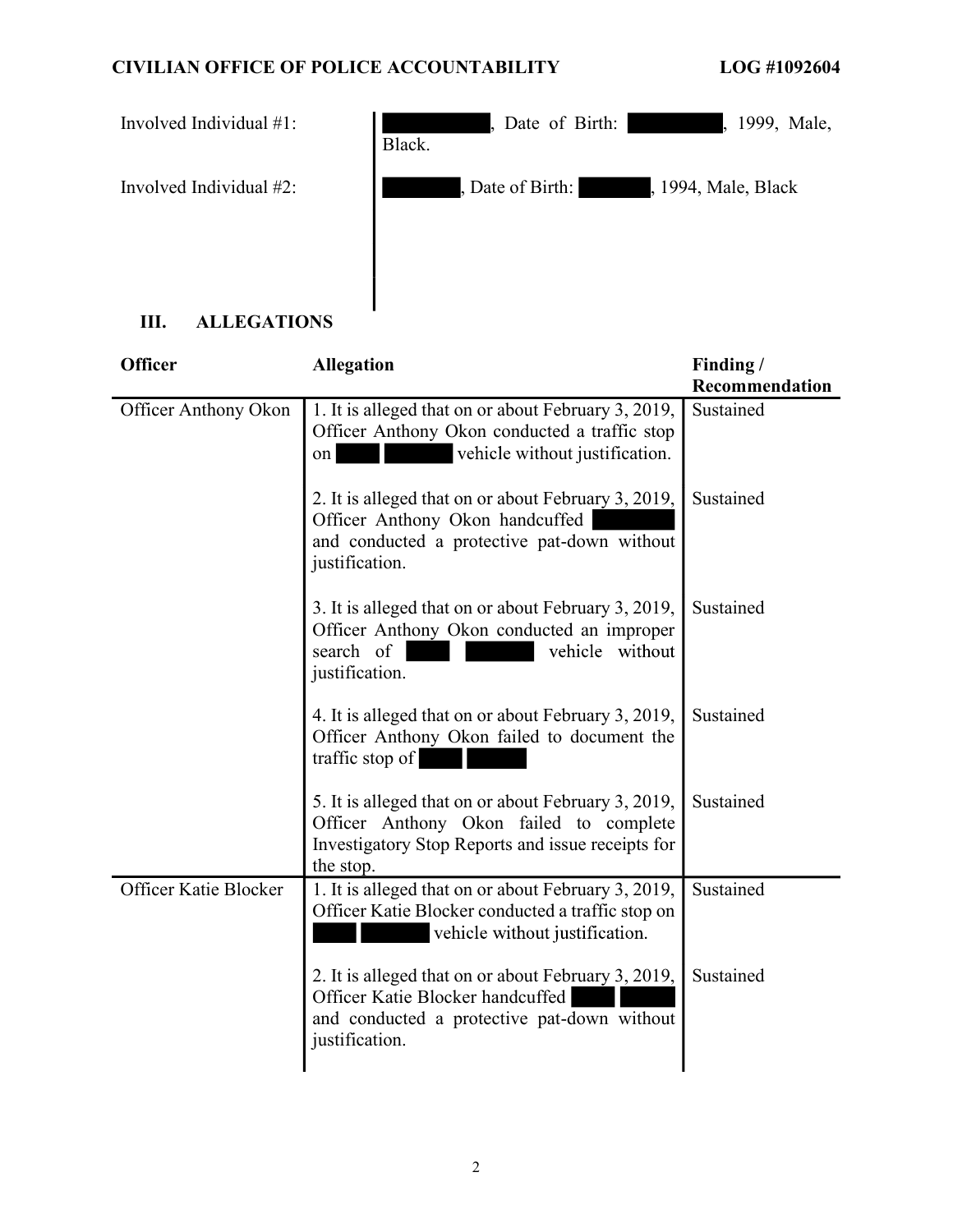|                                 | 3. It is alleged that on or about February 3, 2019,<br>Officer Katie Blocker conducted an improper<br>vehicle without<br>search of<br>justification.<br>4. It is alleged that on or about February 3, 2019,<br>Officer Katie Blocker failed to document the<br>traffic stop of | Sustained<br>Sustained |
|---------------------------------|--------------------------------------------------------------------------------------------------------------------------------------------------------------------------------------------------------------------------------------------------------------------------------|------------------------|
|                                 | 5. It is alleged that on or about February 3, 2019,<br>Officer Katie Blocker failed to complete<br>Investigatory Stop Reports and issue receipts for<br>the stop.                                                                                                              | Sustained              |
| <b>Sergeant Robert</b><br>Woods | 1. It is alleged that on about February 3, 2019,<br>Sergeant Robert Woods failed to activate his<br>Body Worn Camera (BWC) during a traffic stop<br>that was being conducted by Officer Anthony<br>Okon and Officer Katie Blocker.                                             | Sustained              |
|                                 | 2. It is alleged that on about February 3, 2019,<br>Sergeant Robert Woods failed to direct and<br>ensure his subordinates completed Investigatory<br>Stop Reports in violation of Special Order 04-13-<br>09, Investigatory Stop System.                                       | Sustained              |

## IV. APPLICABLE RULES AND LAWS

#### Rules

3. Rule 10. Inattention to Duty.

#### General Orders

1. GO 01-01, Mission Statement and Core Values, effective March 1, 2011<sup>2</sup><br>2. GO 02-02, The First Amendment and Police Actions<sup>3</sup>

<sup>1.</sup> Rule 1: Violation of any law or ordinance.

<sup>2.</sup> Rule 6: Disobedience of an order directive, whether written or oral.

<sup>&</sup>lt;sup>2</sup> Attachment #43, General Order 01-01, Mission Statement and Core Values.

<sup>&</sup>lt;sup>3</sup> Attachment #44, General Order 02-02, The First Amendment and Police Actions (19 Apr 12).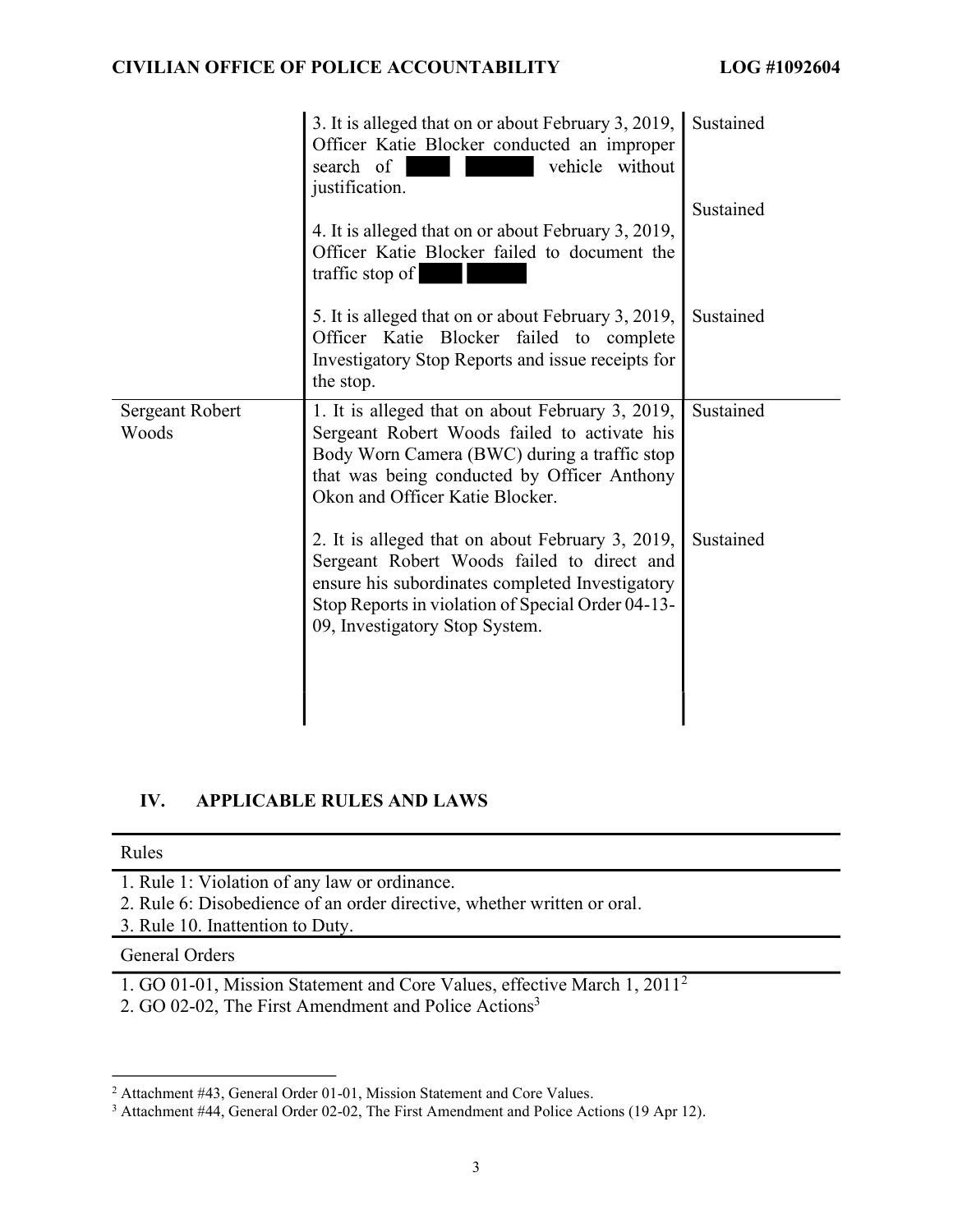#### Special Orders

- 1. SO 03-14, Body Worn Cameras<sup>4</sup>
- 2. SO 04-13-09, Investigatory Stop System<sup>5</sup>

3. SO 04-14-09, Illinois Traffic and Pedestrian Stop Statistical Study (TPSSS)6 1. 625 ILCS 5/11-212, Traffic and Pedestrian Stop Statistical Study (TPSSS)<sup>6</sup><br>
1. 80 03-14, Body Worn Cameras<sup>4</sup><br>
2. 80 04-13-09, Investigatory Stop System<sup>5</sup><br>
3. 60 04-14-09, Illinois Traffic and Pedestrian Stop Statisti

#### Federal Laws

1. Fourth Amendment, United States Constitution.

#### State Laws

#### V. INVESTIGATION

#### a. Interviews

made contact with him on the driver's side and informed him that he was pulled over for swerving. was calling her a liar. Mr. said he had his driver's license and registration in his hand and In an interview with COPA<sup>8</sup> on February 5, 2019, related that on February 3, 2019, he was driving his vehicle and was accompanied by Mr. Mr. related that while driving westbound on 79<sup>th</sup> Street, he made a left turn onto Halsted Street when he observed a squad car behind his vehicle with its emergency lights activated. Mr. was approached by two officers, now known as Officer Katie Blocker and Officer Anthony Okon. Officer Blocker Mr. responded that he was not swerving, at which time Officer Blocker asked him if he provided them to Officer Blocker. When Officer Blocker asked for Mr. for his insurance card, he retrieved it from the glove box and handed it to her. Officer Blocker then ordered him out of his vehicle. When he asked why, she told him he was reaching. Officer Blocker opened Mr. door, grabbed his left arm, and pulled him. Mr. said he did not want things to escalate, so he stepped out of the vehicle. Officer Blocker immediately handcuffed him and informed him that he was being detained and not arrested.

Mr. was escorted to the rear of his vehicle and placed next to Mr. who was also in handcuffs. Mr. complained to Officer Blocker that the handcuff on his right hand was on too tight. Mr. said he had soreness to his right wrist but did not require any medical treatment. Mr. said he observed another officer, now known as Sergeant Robert Woods,

<sup>&</sup>lt;sup>4</sup> Attachment #21, Special Order 03-14, Body Worn Cameras, effective April 30, 2018.

Attachment #19, Special Order 04-13-09, Investigatory Stop System, effective July 10, 2017.

<sup>6</sup> Attachment #20, Special Order 04-14-09, Illinois Traffic and Pedestrian Stop Statistical Study, effective March 23, 2018.<br><sup>7</sup> Attachment #42, <u>625 ILCS 5/11-212</u>, Traffic and Pedestrian Stop Statistical Study (TPSSS).

<sup>8</sup> Attachment #34, Audio Transcription of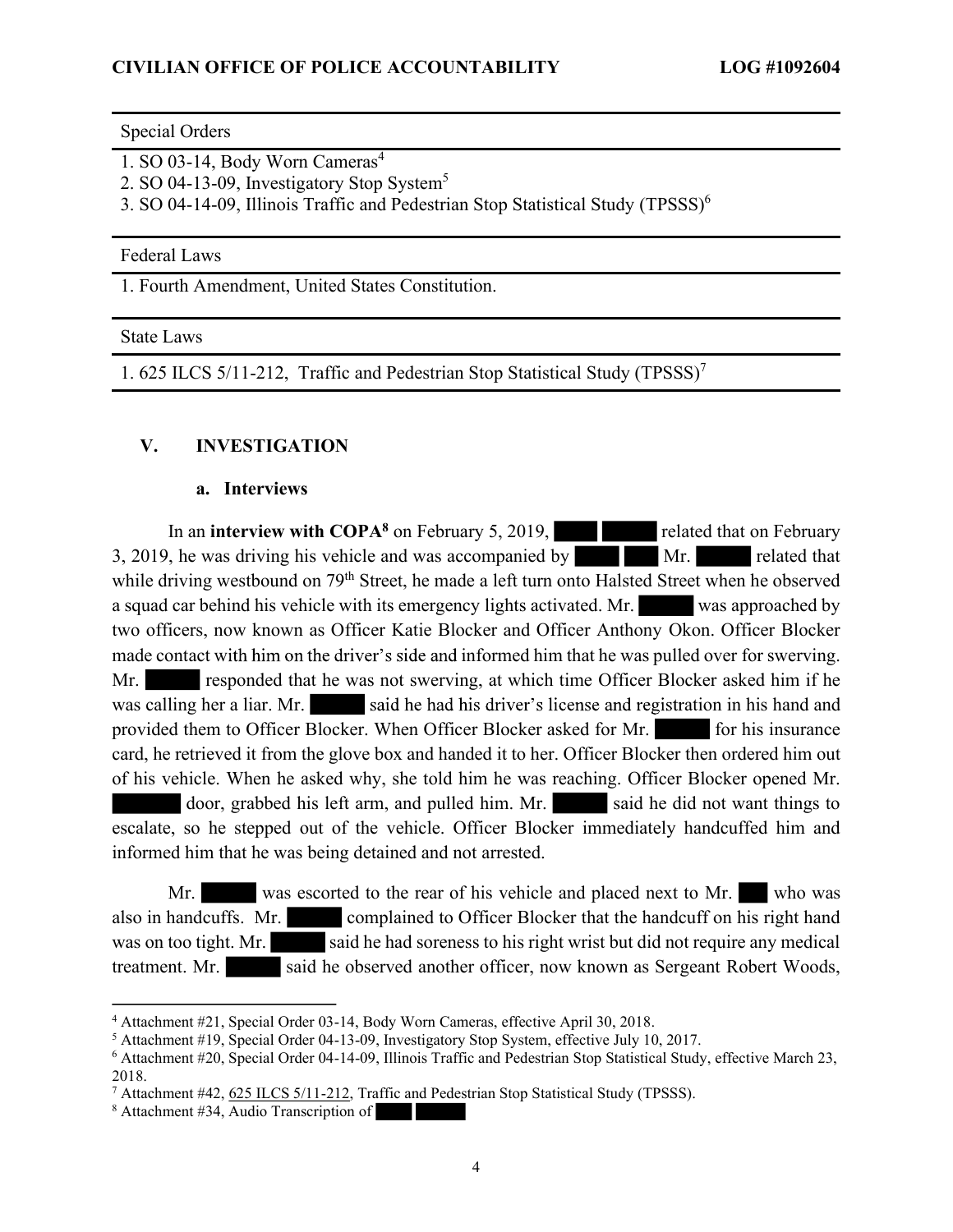clothing called "polo." Mr. said, "Yeah." Mr. did not recall if the officers had body worn cameras and was never told arrive on the scene. He and Sgt. Woods engaged in small talk about him wearing the brand of related that both Officer Blocker and Officer Okon entered and searched his vehicle while Sergeant Woods stood next to him and Mr. Mr. Mr. related that he informed the officers that he did not give them permission to search his vehicle and that it was a violation of his 4<sup>th</sup> Amendment Rights. Mr. said Sgt. Woods shook his head and that he was being videotaped. After his vehicle was searched, Officer Blocker approached Mr. and removed the handcuffs and told him to have a great day. Mr. was not issued a citation or an Investigatory Stop Receipt. Mr. Said he was familiar with Officer Okon because he was pulled over by him in 2018 and did not receive a citation. He said it did not appear that Officer Okon recognized him because he did not acknowledge him like he was familiar with him.

Sergeant Robert Woods was not interviewed and was not presented with allegations. Sergeant Woods signed an End of Employment Form<sup>9</sup> that indicated that he went on furlough on December 19, 2019 and officially retired from the Chicago Police Department on January 10, 2020.

that she had probable cause to search the vehicle and in which she searched inside the front driver's that neither one of them completed the ISR's.<br>
Saturation of the chicago Department of Hum In an **interview with COPA<sup>10</sup>** on February 17, 2021, Officer Katie Blocker related that on February 3, 2019, she and her partner Officer Anthony Okon were on patrol when they conducted a traffic stop. Officer Blocker viewed her Body Worn Camera<sup>11</sup> prior to providing her statement and was not able to identify the driver and the passenger in the vehicle. Officer Blocker was shown a Personal Data Terminal (PDT) search<sup>12</sup> which revealed that Officer Okon had signed into the terminal and had ran the names and and Officer Blocker was informed that the driver was Mr. and the passenger was Mr. Officer Blocker related that based on her BWC video, she initiated the traffic stop because she observed Mr. Swerving in and out of the bike lane. As Officer Blocker approached Mr. She told Mr. that she observed him reaching to his side. Officer Blocker explained from her experience, it appeared that Mr. was possibly concealing a weapon or some type of contraband. Officer Blocker instructed Mr. to exit his vehicle for officer safety. Officer Blocker placed Mr. in handcuffs, patted him around the waist and search inside his coat pocket. Officer Blocker believed side and towards the backseat and searched the contents inside a bag. Officer Blocker related that she used officer discretion and did not issue Mr. any citations. Officer Blocker was shown an Investigatory Stop Report (ISR) search<sup>13</sup> conducted on her and Officer Okon<sup>14</sup> which revealed

Attachment #45, City of Chicago Department of Human Resources, End of Employment Form of Sergeant Robert Woods.<br><sup>10</sup> Attachment #33, Audio Transcription of Officer Katie Blocker.

<sup>&</sup>lt;sup>11</sup> Attachment #18, Body Worn Camera of Officer Katie Blocker. <sup>12</sup> Attachment #16, Personal Data Terminal (PDT) search.

<sup>&</sup>lt;sup>13</sup> Attachment #26, Investigatory Stop Report (ISR) search of Officer Katie Blocker.<br><sup>14</sup> Attachment #24, Investigatory Stop Report (ISR) search of Officer Antony Okon.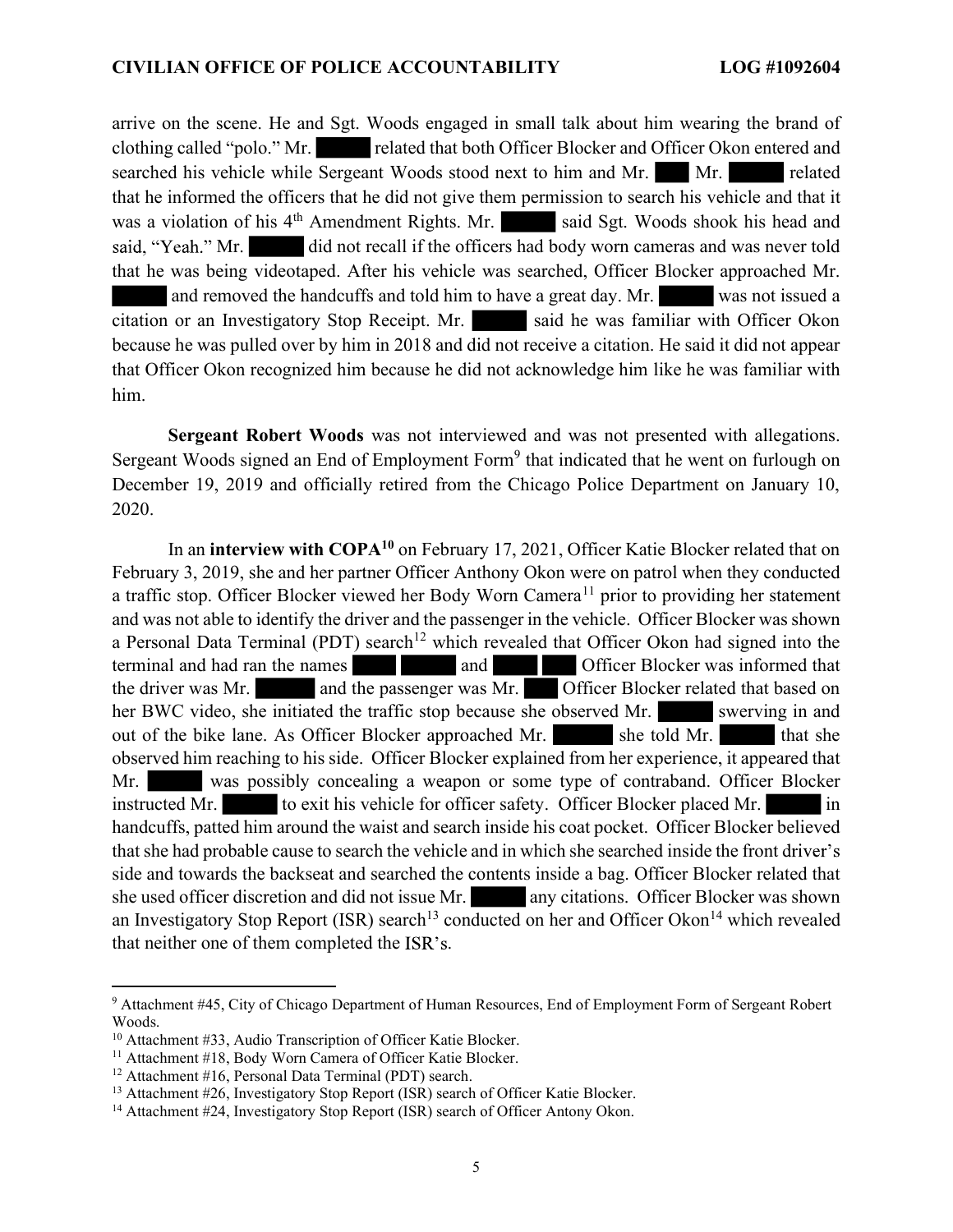stated, "At this time, no, God only knows what happened the rest of that night that I didn't."<sup>15</sup> Officer Blocker denied the allegations that she stopped Mr. vehicle and conducted a Officer Blocker admitted that she did not complete the ISR and was asked to explain. She Officer Blocker was also shown a Traffic Statistical Study Stop (TSSS) search<sup>16</sup> of her and Officer Okon<sup>17</sup> which revealed that neither one of them completed the TSSS report. Officer Blocker believed that if an ISR report had been completed, a TSSS report would not have been required. traffic stop without justification. Officer Blocker denied the allegation that she handcuffed Mr. conducted a protective pat-down and searched his vehicle without justification.

In an interview with COPA<sup>18</sup> on March 3, 2021, Officer Anthony Okon related that on February 3, 2019, he, and his partner Officer Katie Blocker while on patrol conducted a traffic stop. Officer Okon did not document the traffic stop and did not recall the incident. Therefore, prior to providing a statement Officer Okon viewed his Body Worn Camera  $(BWC)^{19}$  to recall the traffic stop. Officer Okon acknowledged observing another officer from his BWC footage and identified him as Sergeant Robert Woods who is now retired. Officer Okon was shown a Personal Data Terminal (PDT) search<sup>20</sup> which revealed he signed into the terminal and ran the names<br>and **EXECUTE:** Officer Okon was informed that Mr. Was the driver who file Officer Okon was informed that Mr. was the driver who filed the complaint and Mr. was the passenger. Officer Okon related that based on his BWC video, Officer Blocker was driving the squad car and initiated the traffic stop.

suspicion for the traffic stop, pat-down and search of the vehicle. He responded, "I don't recall."<sup>21</sup> Officer Okon did not recall what initiated the stop, but believes it was some sort of violation coupled by some furtive movement that Mr. made. Officer Okon said he approached Mr. while Officer Blocker approached Mr. and requested their identifications. Officer Okon said he observed Officer Blocker instruct Mr. to exit his vehicle. At that point, he instructed Mr. to exit the vehicle. Officer Okon performed a pat-down on Mr. and immediately handcuffed him for officer safety. Officer Okon said he searched the passenger area of the vehicle where Mr. was sitting. Officer Okon then ran the names of Mr. and Mr. through the PDT. Officer Okon was asked if he documented his reasonable articulable

states, "Sworn members who conduct an Investigatory Stop are required to complete an Investigatory Stop Report (ISR)." Officer Okon was shown Special Order 04-13-09, Section III, Item  $C^{22}$  which specifically

Officer Okon was also shown Section VIII, Item  $A-3^{23}$  which specifically states,

<sup>15</sup>Attachment #33, Audio Transcription of Officer Katie Blocker, page 17, lines 19-20.

<sup>&</sup>lt;sup>16</sup> Attachment #25, Traffic Stop Statistical Study Stop search of Officer Katie Blocker.

<sup>&</sup>lt;sup>17</sup> Attachment #23, Traffic Stop Statistical Study Stop search of Officer Anthony Okon.

<sup>&</sup>lt;sup>18</sup> Attachment #41, Audio Transcription of Officer Anthony Okon.

<sup>19</sup> Attachment #18, Body Worn Camera of Officer Anthony Okon.

<sup>20</sup> Attachment #16, Personal Data Terminal (PDT) search.

<sup>&</sup>lt;sup>21</sup> Attachment #41, Audio Transcription of Officer Anthony Okon, page 16, line 16.

<sup>&</sup>lt;sup>22</sup> Attachment #19, Special Order 04-13-09, Section III, Item C, page 3.

 $^{23}$  *Id.*, page 7.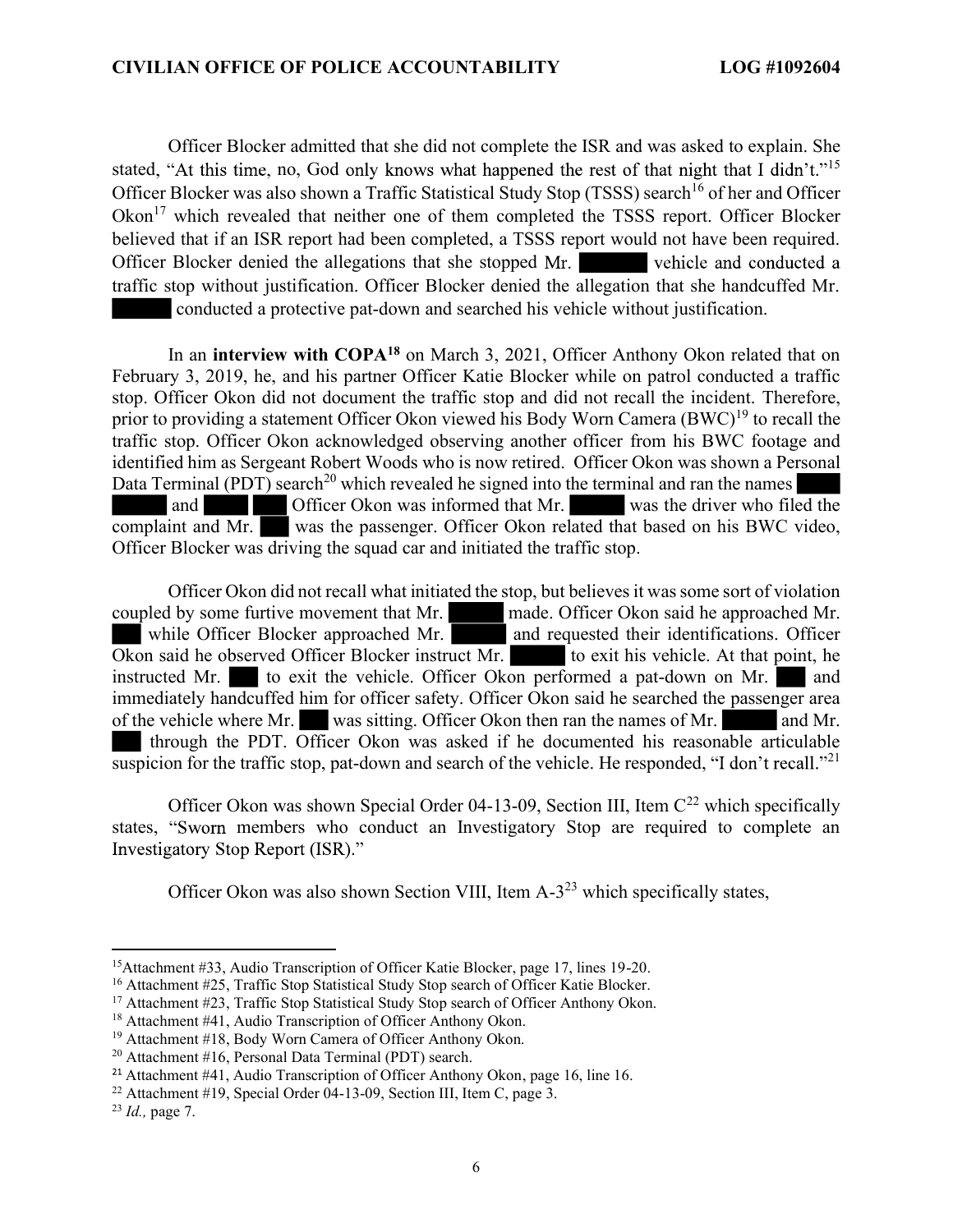event number, the reason for the stop, and the sworn member's name and star number. Upon the completion of an Investigatory Stop that involves a protective pat down or any other search, sworn members are required to provide the subject of the stop a completed Investigatory Stop Receipt. The Investigatory Stop Receipt will include the

Blocker's name that revealed that no ISR's were completed for Mr. or Mr. Officer Okon was then shown an ISR search report<sup>24</sup> conducted on his and Officer  $25$  Officer Okon related that he did not recall completing or issuing an ISR to Mr. or Mr.

Officer Okon was shown Special Order 04-14-09, Illinois Traffic and Pedestrian Stop Statistical Study (TPSSS) Section V, Item  $D^{26}$  which specifically states,

For the duration of the Illinois Traffic Stop Statistical Study, Department members who initiate a traffic stop and does not result in the issuance of a Personal Service Citation for an Illinois Vehicle Code, Traffic Code of Chicago or compliance violation will complete a Traffic Statistical Study-Driver Information Card ensuring to include the following information: the date, time, location of the vehicle stop, member's beat number, assigned mission number when appropriate.

on his and Officer Blocker's name<sup>28</sup> which revealed that no report was completed. Officer Okon Officer Okon denied the allegations that he stopped Mr. vehicle and conducted a traffic without justification and that he searched Mr. vehicle without justification. Although, Officer Okon was also shown a Traffic Statistical Study Stop (TSSS) search<sup>27</sup> conducted related that he was familiar with the (TPSSS) procedures but did not recall completing the report. stop without justification, that he handcuffed Mr. **and performed a protective pat-down** Officer Okon did not recall the traffic stop, Officer Okon admitted that he failed to complete the required reports based on the evidence shown to him, such as his BWC, the ISR and TSSS searches.

#### b. Digital Evidence

Okon. Officer Blocker is next to the driver's side door and Mr. is observed shuffling through documents. Officer Blocker is observed opening the front driver's side door and orders Body Worn Camera (BWC) of Officer Anthony Okon<sup>29</sup> captured him and his partner Officer Katie Blocker conducting a traffic stop on **Officer Okon approached the** passenger, now known as who is observed handing his identification card to Officer Mr. to exit his vehicle. Officer Okon also ordered Mr. out of the vehicle and immediately handcuffed and patted him down. Officer Okon escorted Mr. to the rear of the vehicle and placed him near Mr.<br>Another officer, now known as Sergeant Robert Woods,<br><sup>24</sup> Attachment #24, Investigatory Stop Report (ISR) search of Officer Antony Okon.

<sup>25</sup> Attachment #26, Investigatory Stop Report (ISR) search of Officer Katie Blocker.

<sup>26</sup> Attachment #20, Illinois Traffic Pedestrian Stop Statistical Study, Section V, Item D.

<sup>&</sup>lt;sup>27</sup> Attachment #23, Traffic Stop Statistical Study Stop search of Officer Anthony Okon.

<sup>&</sup>lt;sup>28</sup> Attachment #25, Traffic Stop Statistical Study Stop search of Officer Katie Blocker.

<sup>29</sup> Attachment #18, Body Worn Camera of Officer Anthony Okon.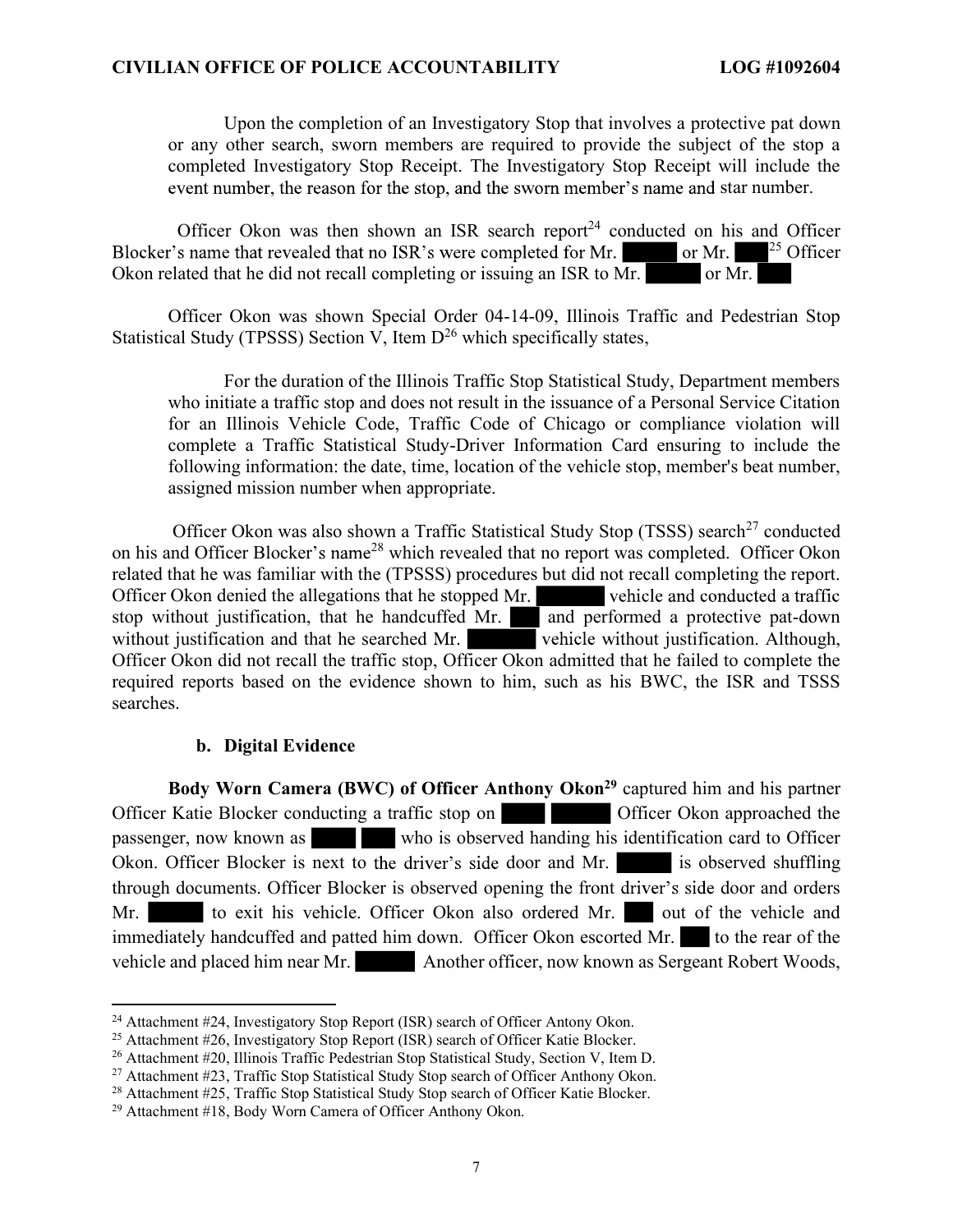throughout the front passenger seat while Officer Blocker is observed searching the front driver's is observed on the scene. It should be noted, Sergeant Wood is now retired and did not activate his BWC. Officer Okon is observed opening the glove compartment, center console and searching side. Officer Okon is observed returning to the squad car and running the names of Mr. and Mr. through the Personal Data Terminal (PDT). Officer Blocker is then observed removing the handcuffs from Mr. and Mr. and Officer Okon then deactivated his BWC.

you're calling me a liar then?" "Okay, step out real quick will you, I just want to make sure there's nothing in the car and you will be on your way."<sup>31</sup> Mr. is observed exiting his vehicle and on him and Mr. responded, but was it was inaudible. Officer Blocker responded, "So Body Worn Camera (BWC) of Officer Katie Blocker<sup>30</sup> captured her specifically and her telling Mr. he was swerving while driving his vehicle. She requested proof of insurance and Mr. hands her the documents. Officer Blocker asked Mr. if he had anything is immediately handcuffed, patted down. His coat pocket is search by Officer Blocker and he is escorted toward the rear of the vehicle and placed next to Mr. Officer Blocker informs Mr. that he is not under arrest but is being handcuffed for officer safety.

Officer Blocker is observed searching the front driver's side of the vehicle while Officer they made eye contact, at which time, Mr. responded, "I didn't even look at you, I rolled Okon searched the front passenger side. Officer Blocker is observed reaching toward the rear seat and grabbed a bookbag and placed it on the front seat. Officer Blocker is observed unzippering the bookbag and searching the contents inside. Officer Blocker tells Mr. that she observed him reaching for something and that was her reason for stopping him. She further told Mr. my window down because I saw you pull up behind me fast."<sup>32</sup> Officer Blocker is observed removing the handcuffs from Mr. and Mr. and then deactivated her BWC.

#### c. Documentary Evidence

OEMC Event Query Report #190341514233 indicated that on February 3, 2019, at about 10:15 pm, Beat 664D, (Officers Anthony Okon and Katie Blocker) conducted a traffic at about 7913 S. Halsted Street.

Personal Data Terminal (PDT) search<sup>34</sup> revealed that Officer Anthony Okon was signed into the terminal and conducted name searches on and

<sup>30</sup> Attachment #18, Body Worn Camera of Officer Katie Blocker.

 $31$  *Id.*, minute 1:40.

 $32$  *Id.*, minute 4:47.

<sup>33</sup> Attachment #13, OEMC CPD Event Query #1903415142.

<sup>34</sup> Attachment #16, Personal Data Terminal (PDT) search, page 7.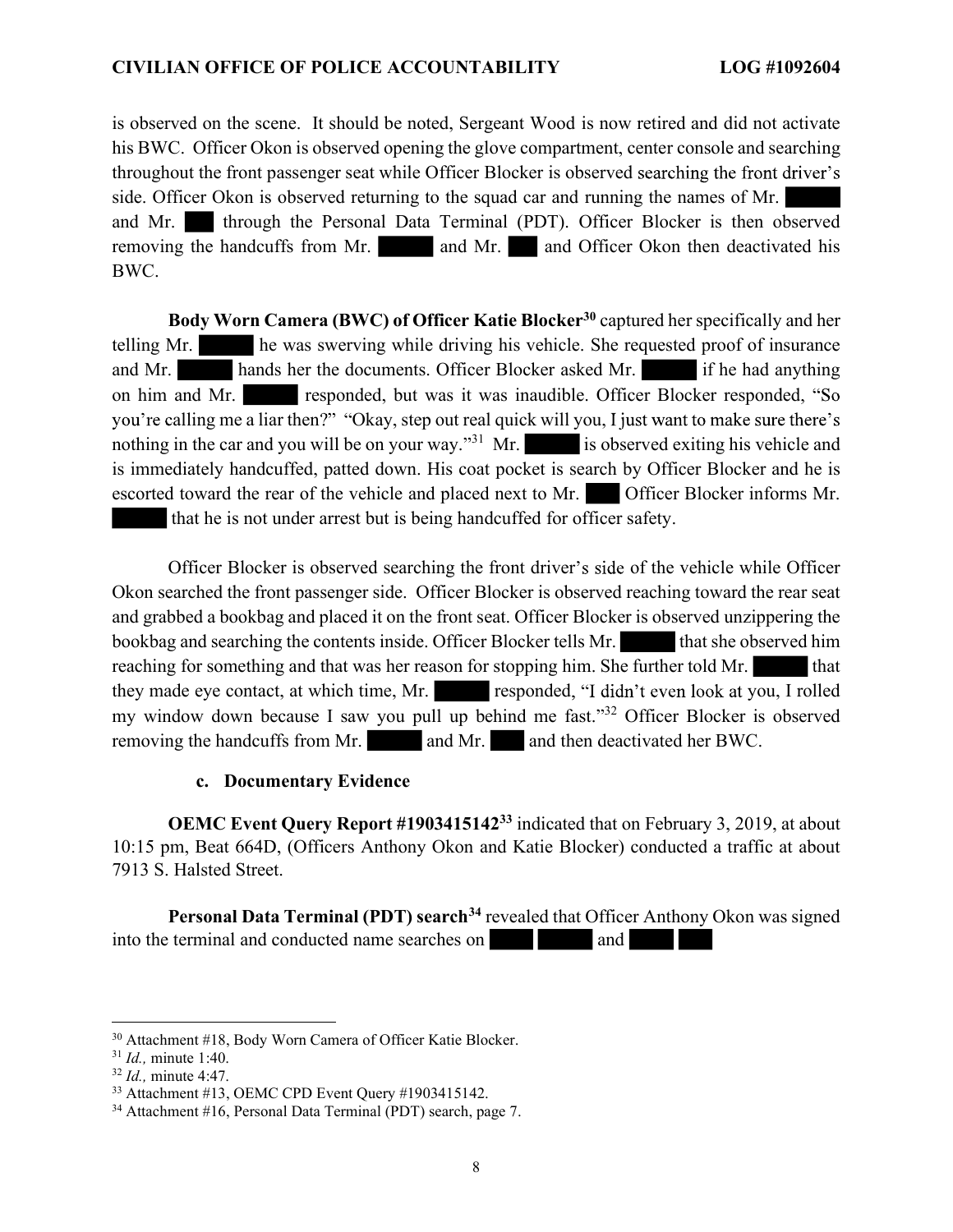Investigatory Stop Report (ISR) search<sup>35</sup> revealed that Officer Anthony Okon did not complete the report as required in Special Order 04-13-09, Investigatory Stop System.<sup>36</sup>

Traffic Stop Statistical Study Stop search<sup>37</sup> revealed that Officer Anthony Okon did not complete the report as required in Special Order 04-14-09, Illinois Traffic and Pedestrian Stop Statistical Study (TPSSS).<sup>38</sup>

Investigatory Stop Report (ISR) search<sup>39</sup> revealed that Officer Katie Blocker did not complete the report as required in Special Order 04-13-09, Investigatory Stop System.<sup>40</sup>

Traffic Stop Statistical Study Stop search<sup>41</sup> revealed that Officer Katie Blocker did not complete the report as required in Special Order 04-14-09, Illinois Traffic and Pedestrian Stop Statistical Study (TPSSS).<sup>42</sup>

Clerk of the Circuit Court of Cook County search<sup>43</sup> revealed that was not issued a citation.

#### VI. LEGAL STANDARD

For each Allegation COPA must make one of the following findings:

- 1. Sustained where it is determined the allegation is supported by a preponderance of the evidence;
- 2. Not Sustained where it is determined there is insufficient evidence to prove the allegations by a preponderance of the evidence;
- 3. Unfounded where it is determined by clear and convincing evidence that an allegation is false or not factual; or
- 4. Exonerated where it is determined by clear and convincing evidence that the conduct descried in the allegation occurred, but it is lawful and proper.

A preponderance of evidence can be described as evidence indicating that it is more likely than not that the conduct reviewed complied with Department policy. See Avery v. State Farm Mutual

<sup>35</sup> Attachment #24, Investigatory Stop Report (ISR) search of Officer Antony Okon.

<sup>36</sup> Attachment #19, Special Order 04-13-09, Investigatory Stop System, effective July 10, 2017.

<sup>37</sup> Attachment #23, Traffic Stop Statistical Study Stop search of Officer Anthony Okon.

<sup>38</sup> Attachment #20, Special Order 04-14-09, Illinois Traffic and Pedestrian Stop Statistical Study, effective March 23, 2018.

<sup>&</sup>lt;sup>39</sup> Attachment #26, Investigatory Stop Report (ISR) search of Officer Katie Blocker.<br><sup>40</sup> Attachment #19, Special Order 04-13-09, Investigatory Stop System, effective July 10, 2017.

<sup>&</sup>lt;sup>41</sup> Attachment #25, Traffic Stop Statistical Study Stop search of Officer Katie Blocker.<br><sup>42</sup> Attachment #20, Special Order 04-14-09, Illinois Traffic and Pedestrian Stop Statistical Study, effective March 23, 2018.

<sup>43</sup> Attachment #27, Clerk of the Circuit Court of Cook County search.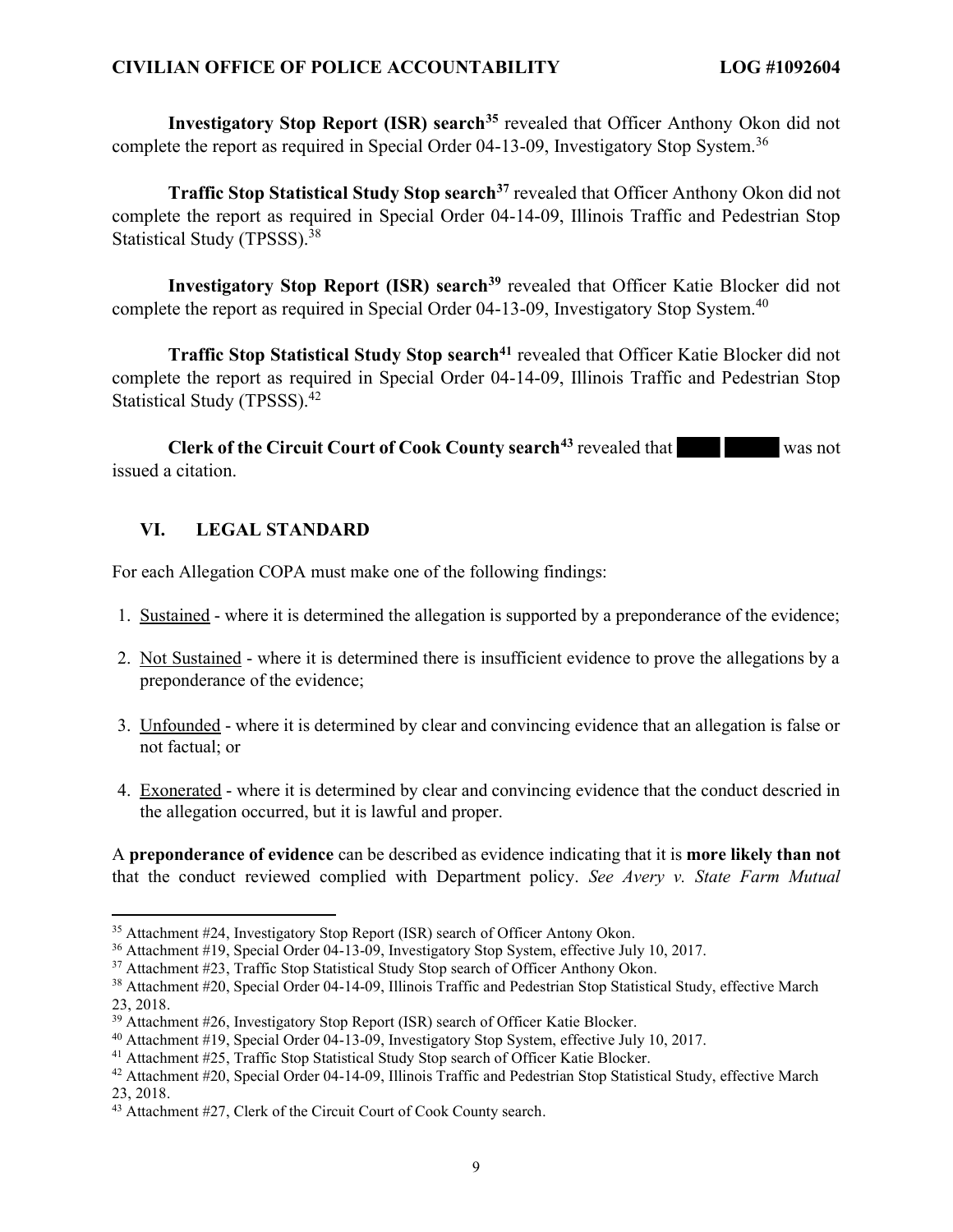Automobile Insurance Co., 216 Ill. 2d 100, 191 (2005), (a proposition is proved by a preponderance of the evidence when it has found to be more probably true than not). If the evidence gathered in an investigation establishes that it is more likely that the conduct complied with Department policy than that it did not, even if by a narrow margin, then the preponderance of the evidence standard is met.

"degree of proof, which, considering all the evidence in the case, produces the firm and abiding belief that it is highly probable that the proposition . . . is true." *Id.* at  $\P$  28. Clear and convincing evidence is a higher standard than a preponderance of the evidence but lower than the "beyond-a-reasonable doubt" standard required to convict a person of a criminal offense. See e.g., People v. Coan, 2016 IL App (2d) 151036 (2016). Clear and Convincing can be defined as a

## VII. ANALYSIS

# Officer Anthony Okon and Officer Katie Blocker Allegation #1

Officer Blocker responded "So you're calling me a liar then. Okay, step out real quick will you. I just want to make sure there's nothing in the car and you will be on your way."<sup>44</sup> Officer Okon Officer Blocker is captured on her BWC approaching Mr. and informing him he was swerving while driving. Mr. informed Officer Blocker that he was not swerving, and is also captured on his BWC ordering Mr. out of the vehicle. Officer Okon and Officer Blocker both failed to document in any police reports their reasonable articulable suspicion or their probable cause to justify the traffic stop. Officer Blocker and Officer Okon violated the 4<sup>th</sup> the contract of the contract of the contract of the contract of the contract of the contract of the contract of the contract of the contract of the contract of the contract of the contract of the contract of the contract o Amendments rights of Mr. Therefore, Allegation #1, count #1 against Officer Okon and Officer Blocker must be Sustained.

## Officer Anthony Okon Allegation #2

 Based on his BWC, Officer Okon failed to document in any police reports the reasonable articulable suspicion or probable cause to justify handcuffing and patting-down Mr. Officer Okon violated the  $4<sup>th</sup>$  Amendment rights of Mr. and therefore, Allegation #2, count #1 against Officer Okon must be Sustained.

## Officer Katie Blocker Allegation #2

In her BWC video, Officer Blocker failed to document in any police reports the reasonable articulable suspicion or probable cause to justify handcuffing and patting-down Mr. Officer Okon violated the 4<sup>th</sup> Amendment rights of Mr. and therefore, Allegation #2, count #1 against Officer Blocker must be Sustained.

 $44$  *Id.*, minute 1:40.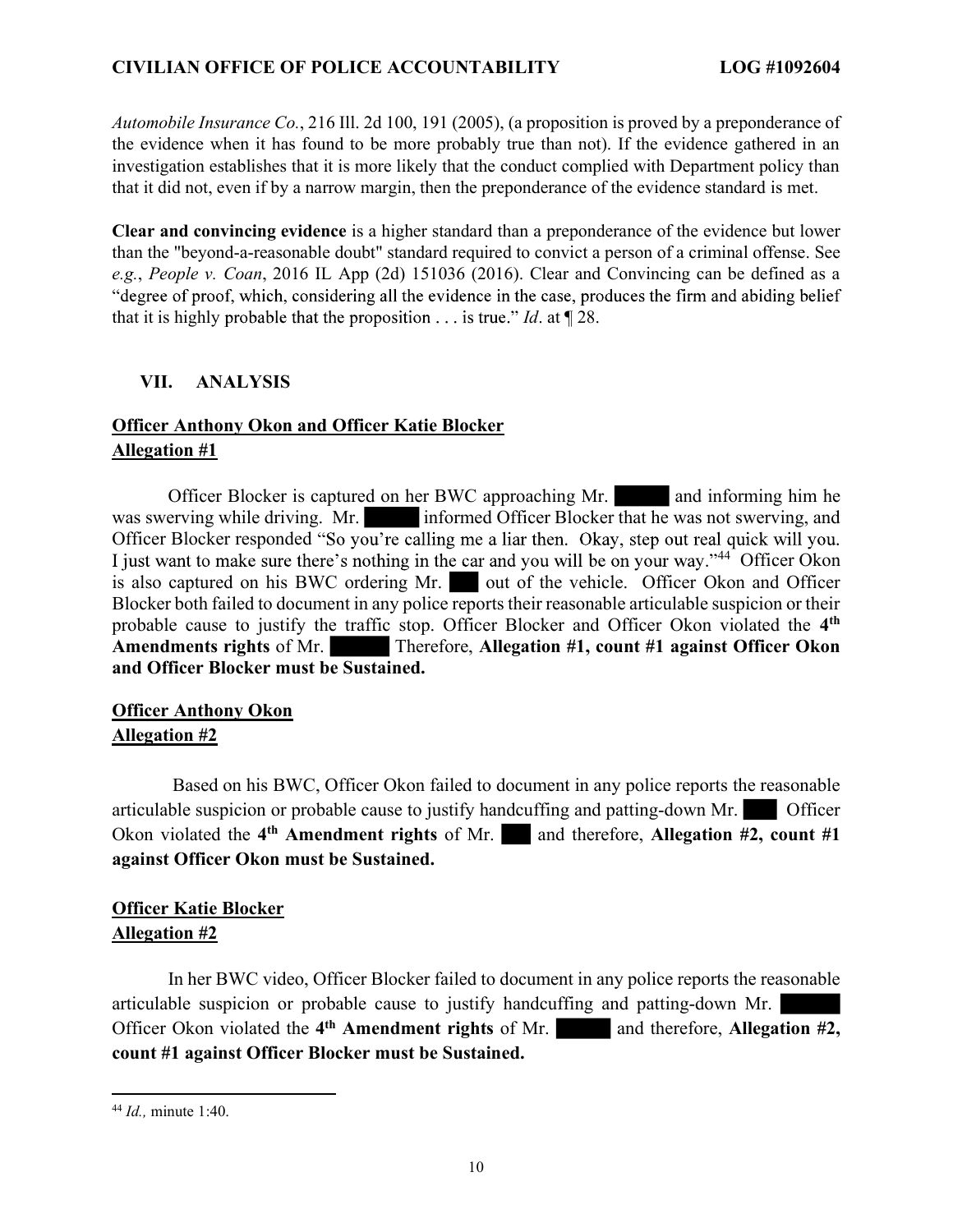## Officer Anthony Okon and Officer Katie Blocker Allegation #3

vehicle, glove compartment, center console and the contents of a bag in the back seat of the vehicle. Officer Blocker's suspicion that Mr. might be concealing a weapon or Mr. Solic is vehicle. Officer Okon and Officer Blocker violated the 4<sup>th</sup> Amendment rights of Officer Okon and Officer Blocker BWC captures both officers conducting a search of Mr. contraband was the reason for the search. Based on the totality of the circumstances provided by Officer Blocker, her training and experience could have amounted to reasonable suspicion. However, Officer Okon and Officer Blocker both admitted that they did not document in any police reports describing their reasonable articulable suspicion or probable cause to justify the search of Mr. Therefore, Allegation #3, count #1 against Officer Okon and Officer Blocker must be Sustained.

## Officer Anthony Okon and Officer Katie Blocker Allegation #4

A database search through Clerk of the Circuit Court of Cook County45 revealed that Mr. was not issued a citation, or a Traffic and Pedestrian Stop Statistical Study (TPSSS)<sup>46</sup> by Officer Okon or Officer Blocker. Officer Okon and Officer Blocker both failed to complete and submit a Traffic Stop Statistical Study required under SO 04-14-09. Therefore, Allegation #4, count #1 against Officer Okon and Officer Blocker must be Sustained.

## Officer Anthony Okon and Officer Katie Blocker Allegation #5

An Investigatory Stop search was conducted through the Chicago Police Department's ClearNet Database for Officer Okon<sup>47</sup> and for Officer Blocker<sup>48</sup> which revealed negative results. Officer Okon and Officer Blocker both failed to complete an Investigatory Stop Report (ISR). Therefore, Allegation #5, count #1 against Officer Okon and Officer Blocker must be Sustained.

## Sergeant Robert Woods Allegation #1

Sergeant Woods was captured on the Body Worn Camera (BWC) of Officer Okon and Officer Blocker during a traffic stop. A BWC search was conducted through Axon for Sergeant Woods and results revealed that he failed to activate his BWC, in violation of Special Order 03- 14, Body Worn Camera. Therefore, Allegation #1, against Sergeant Woods must be Sustained.

<sup>45</sup> Attachment #27, Clerk of the Circuit Court of Cook County citation search.

<sup>46</sup> Attachment #20, Special Order 04-14-09, Illinois Traffic and Pedestrian Stop Statistical Study (TPSSS), effective March 23, 2018.

<sup>&</sup>lt;sup>47</sup> Attachment #24, Investigatory Stop Report (ISR) search of Officer Antony Okon.

<sup>48</sup> Attachment #26, Investigatory Stop Report (ISR) search of Officer Katie Blocker.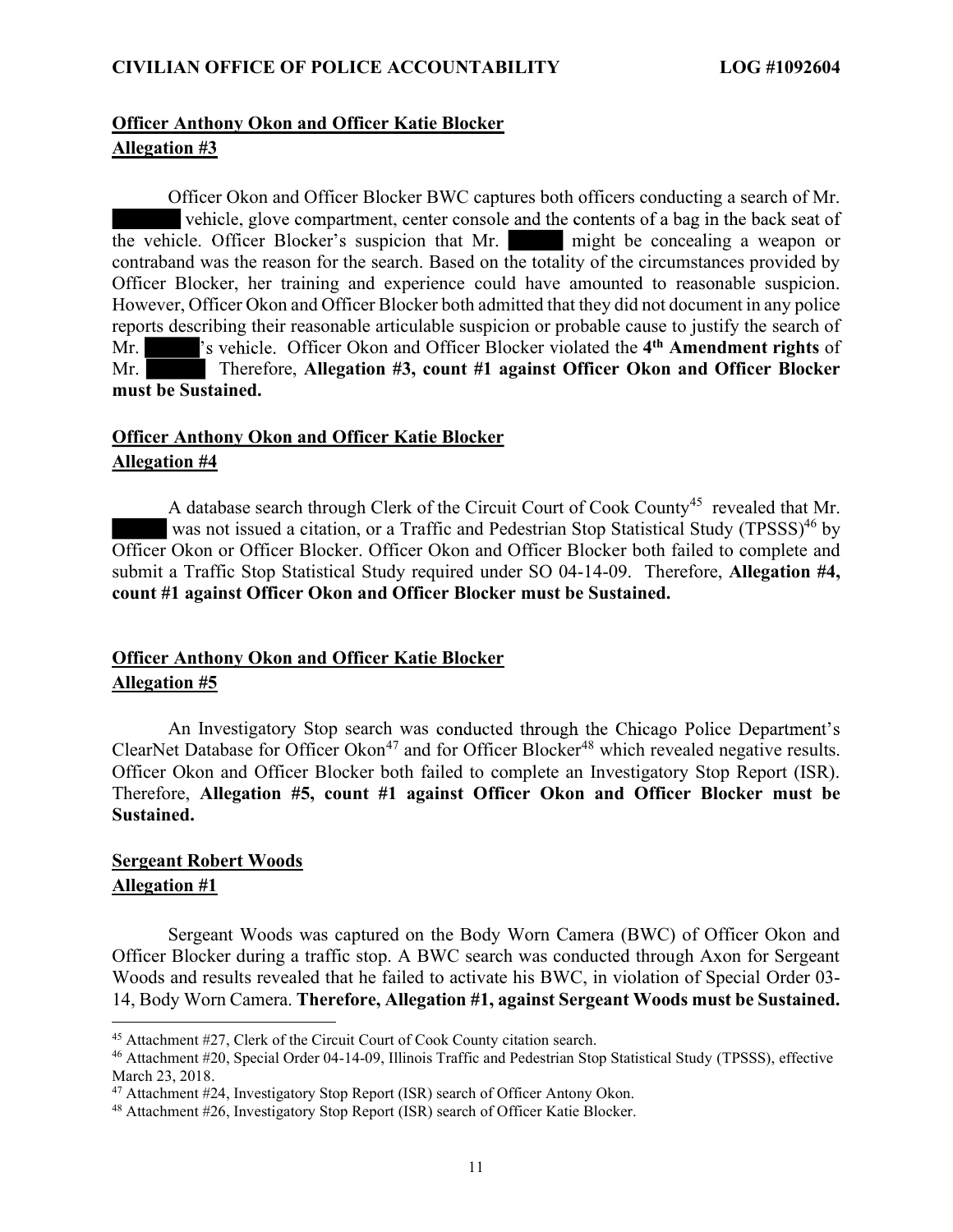#### Sergeant Robert Woods Allegation #2

of Mr. vehicle while in the presence of Sergeant Woods. Although, Sergeant Woods The BWC videos of Officer Okon and Officer Blocker captured the detainment of Mr. and Mr. in the presence of Sergeant Woods. The BWC video also captured the search retired before providing a statement to COPA, Sergeant failed to direct and ensure Officer Okon and Officer Blocker completed Investigatory Stop Reports and was inefficiency in the performance of his duty. Therefore, Allegation #2, against Sergeant Woods must be Sustained.

## VIII. RECOMMENDED DISCIPLINE FOR SUSTAINED ALLEGATIONS

## a. Officer Anthony Okon

## i. Complimentary and Disciplinary History

Operations Award (1), Problem Solving (1), Superintendent's Honorable Mention (1) and Traffic 2019 Crime Reduction Award (1), Attendance Recognition (1), Department Commendation (2), Emblem of Recognition-Physical Fitness (4), Honorable Mention (86), Joint Stop of the Month Award (1).

There are no SPAR's or Complaint Disciplinary History documented as of May 21, 2021.

## ii. Recommended Penalty, by Allegation

- 1. Allegation No. 1, Sustained, COPA recommends 5 Day suspension and refresher training on procedural law, reports, applicable policies, 4<sup>th</sup> amendment, traffic stop, and vehicle searches.
- 2. Allegation No. 2, Sustained, COPA recommends 5 Day suspension and refresher training on procedural law, reports, applicable policies, 4<sup>th</sup> amendment, traffic stop, and vehicle searches.
- 3. Allegation No. 3, Sustained, COPA recommends 5 Day suspension and refresher training on procedural law, reports, applicable policies, 4<sup>th</sup> amendment, traffic stop, and vehicle searches.
- 4. Allegation No. 4, Sustained, COPA recommends 5 Day suspension and refresher training on procedural law, reports, applicable policies, 4th amendment, traffic stop, and vehicle searches.
- 5. Allegation No. 5, Sustained COPA, recommends 5 Day suspension and refresher training on procedural law, reports, applicable policies, 4<sup>th</sup> amendment, traffic stop, and vehicle searches.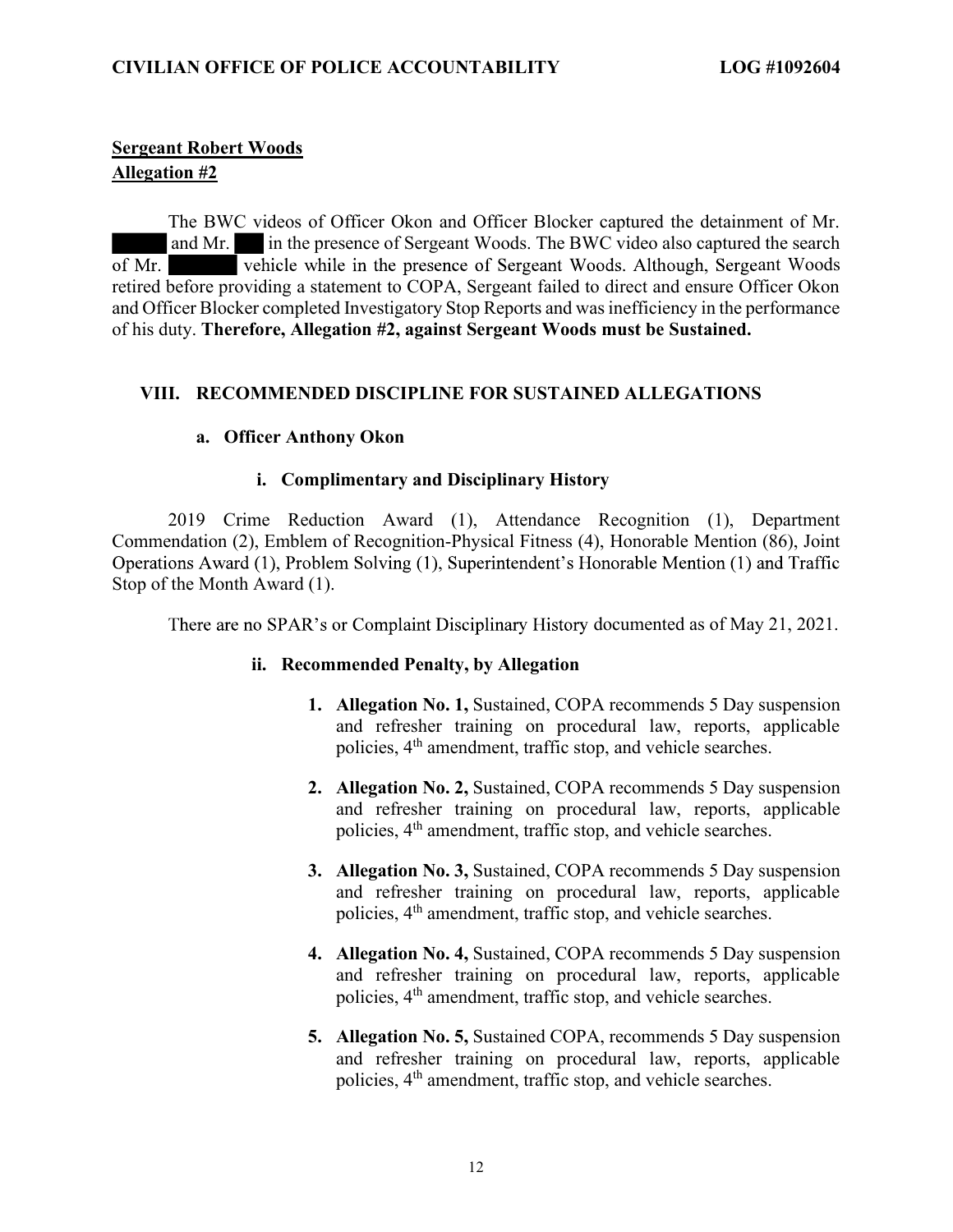#### b. Officer Katie Blocker

#### i. Complimentary and Disciplinary History

Superintendent's Honorable Mention (1) and Traffic Stop of the Month Award (2). 2019 Crime Reduction Award (1), Department Commendation (2), Honorable Mention (109), Joint Operations Award (1), Problem Solving Award (1), Special Commendation (1)

There are no SPAR's or Complaint Disciplinary History documented as of May 21, 2021.

#### ii. Recommended Penalty, by Allegation

- 1. Allegation No. 1, Sustained, COPA recommends 5 Day suspension and refresher training on procedural law, reports, applicable policies, 4<sup>th</sup> amendment, traffic stop, and vehicle searches.
- 2. Allegation No. 2, Sustained, COPA recommends 5 Day suspension and refresher training on procedural law, reports, applicable policies, 4<sup>th</sup> amendment, traffic stop, and vehicle searches.
- 3. Allegation No. 3, Sustained, COPA recommends 5 Day suspension and refresher training on procedural law, reports, applicable policies, 4<sup>th</sup> amendment, traffic stop, and vehicle searches.
- 4. Allegation No. 4, Sustained, COPA recommends 5 Day suspension and refresher training on procedural law, reports, applicable policies, 4<sup>th</sup> amendment, traffic stop, and vehicle searches.
- 5. Allegation No. 5, Sustained, COPA recommends 5 Day suspension and refresher training on procedural law, reports, applicable policies, 4th amendment, traffic stop, and vehicle searches.
- c. Sergeant Robert Woods<sup>49</sup>

<sup>49</sup>  Complimentary and Disciplinary History-2004 Crime Reduction ribbon (1), 2009 Crime Reduction Award (1), Deployment Award 2008 (1), Problem Solving Award (1), Special Commendation (3) Superintendent's Honorable 2019 Crime Reduction Award (1), Attendance Recognition Award (1), Complimentary Letter (3), Democratic National Convention Award (1), Department Commendation (9), Emblem of Recognition-Appearance (1), Emblem of Recognition-Physical Fitness (3), Honorable Mention (73), Joint Operations Award (3), Life Saving Award (1), Military Service Award (1), NATO Summit Award (1), Police Officer of the Month Award (1), Presidential Election Mention (1) and Unit Meritorious Performance Award (4). Recommendation Penalty, By Allegation-Allegation No 1. and No. 2 Sustained, COPA recommends a Close/Hold status due to Sgt. Woods retirement.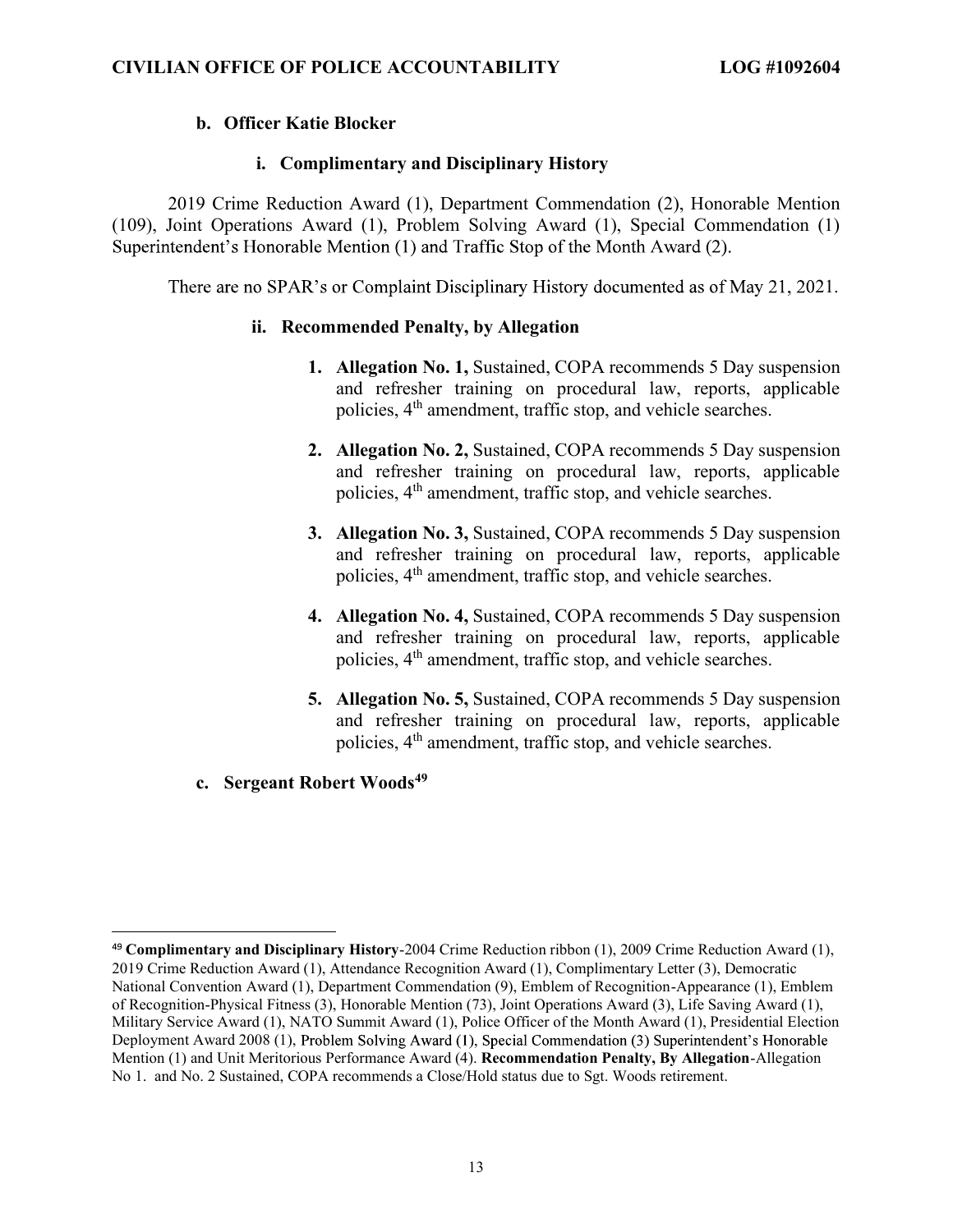# IX. CONCLUSION<sup>50</sup>

|  | Based on the analysis set forth above, COPA makes the following findings: |  |  |  |  |
|--|---------------------------------------------------------------------------|--|--|--|--|
|  |                                                                           |  |  |  |  |

| <b>Officer</b>                  | <b>Allegation</b>                                                                                                                | Finding<br>Recommendation                      |
|---------------------------------|----------------------------------------------------------------------------------------------------------------------------------|------------------------------------------------|
| <b>Officer Anthony</b><br>Okon  | 1. Conducted a traffic stop without justification, in<br>violation of Rule 1.                                                    | Sustained /5 Day<br>Suspension and<br>Training |
|                                 | Handcuffed<br>conducted<br>and<br>2.<br><sub>a</sub><br>protective pat-down without justification,<br>in<br>violation of Rule 1. | Sustained /5 Day<br>Suspension and<br>Training |
|                                 | 3. Conducted an improper search of<br>vehicle without justification, in violation of Rules 1.                                    | Sustained /5 Day<br>Suspension and<br>Training |
|                                 | 4. Failed to document the traffic stop of<br>in violation of Rule 6.                                                             | Sustained /5 Day<br>Suspension and<br>Training |
|                                 | 5. Failed to complete Investigatory Stop Reports<br>and issue receipts for the stop, in violation of Rule                        | Sustained /5 Day<br>Suspension and<br>Training |
| Officer Katie<br><b>Blocker</b> | 1. Conducted a traffic stop without justification, in<br>violation of Rules 1.                                                   | Sustained /5 Day<br>Suspension and<br>Training |
|                                 | 2. Handcuffed<br>and conducted a<br>protective pat-down without justification,<br>in<br>violation of Rule 1.                     | Sustained /5 Day<br>Suspension and<br>Training |

<sup>&</sup>lt;sup>50</sup> The conclusionary status based on the analysis of Sergeant Woods: Allegation No. 1, Failed to activate his Body Officer Blocker completed Investigatory Stop Reports (ISR's), Sustained/ Close Hold. Worn Camera (BWC) Sustained/Close Hold and Allegation No. 2, Failed to direct, and ensure Officer Okon and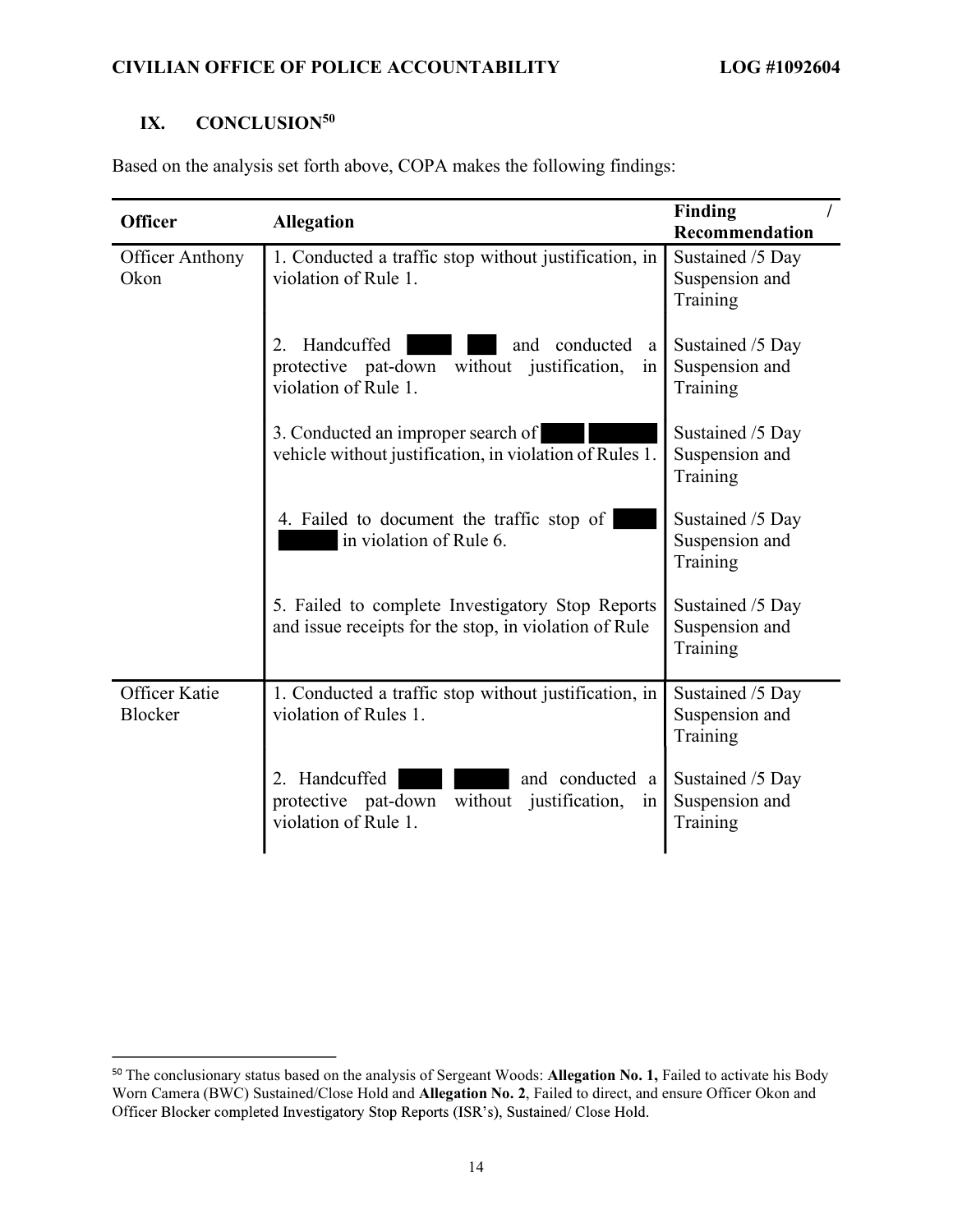| 3. Conducted an improper search<br>vehicle without justification, in violation of Rules 1.                | Sustained /5 Day<br>Suspension and<br>Training |
|-----------------------------------------------------------------------------------------------------------|------------------------------------------------|
| 4. Failed to document the traffic stop of<br>in violation of Rule 6.                                      | Sustained /5 Day<br>Suspension and<br>Training |
| 5. Failed to complete Investigatory Stop Reports<br>and issue receipts for the stop, in violation of Rule | Sustained /5 Day<br>Suspension and<br>Training |

Approved:



Angela Hearts-Glass Deputy Chief Investigator

Date